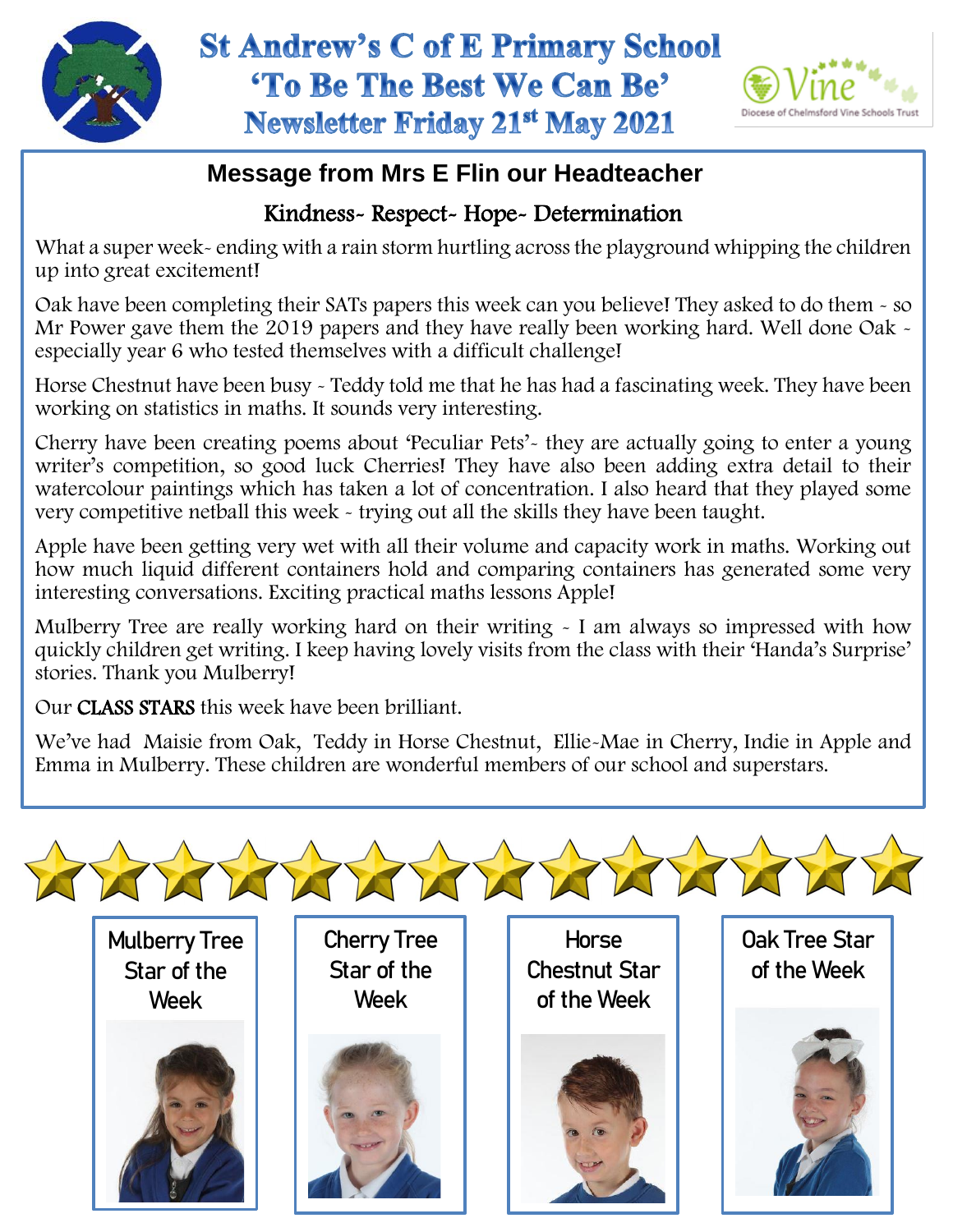# Birthdays for next week....













A date for your diary ……… Sports Day

We have provisionally booked Friday 9<sup>th</sup> July for our school Sports day, although some social restrictions have eased, within the Education sector they haven't!

We are planning to hold class events through-out the day, this will enable parents to attend their child's class only so we can observe the class bubble rule.

We will let you know the times for each class after half term.



Parents Evening this term will be via phone calls, which previously worked really well.

Tuesday 8th June 3.30pm – 5.00pm Wednesday 9th June 3.30pm - 5.00pm Thursday  $10<sup>th</sup>$  June 5.00pm - 7.00pm

Appointments will be available to book from Monday, either see the class teacher on the gate, or email [office.greatyeldham@dcvst.org](mailto:office.greatyeldham@dcvst.org) for a time slot.

For our Year 6's they will be entering the last term of their Primary School life, and although they have missed their residential trip to East Mersea, their sats, to name a few, Mrs Flin and Mr Power have been putting their heads together for a while now, to work out the best way to celebrate their time in primary school, with keeping in mind the current restrictions. Mr Power is in the final stages of planning and wow what a surprise he has in store for them.

Watch this space……